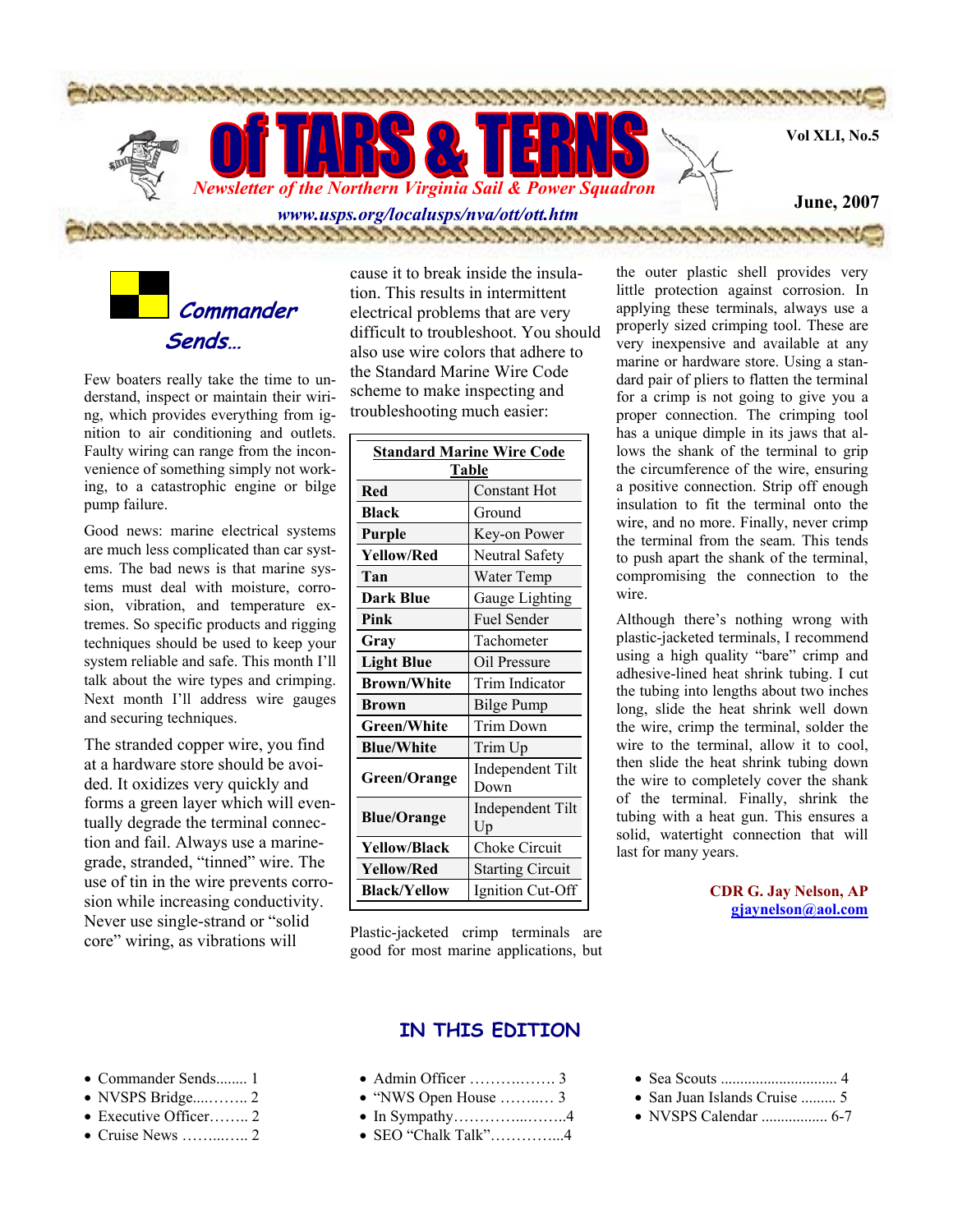

### **"EXECUTIVE PRIVILEGE"**

#### **Executive Officer: Lt/C Bill Blanding, P**

**NVSPS BRIDGE COMMANDER**  Cdr G. Jay Nelson, AP

703-437-0064 gjaynelson@aol.com

**EXECUTIVE OFFICER**  Lt/C William Blanding, P smodim@comcast.net

**ADMIN OFFICER**  P/C/ John Shivik, AP jshivik@cox.net **ASST:** 1/Lt Ron Larson, P



**EDUCATION OFFICER**  Lt/C Rick Baker, AP (703) 318-5899 rickbaker2006@verizon.net **ASST:**1/Lt Richard Unis

**TREASURER** Lt/C Steven Hall

**ASST:**1/Lt Joel Bailey AP



 $\Box$ 

**SECRETARY**  Lt/C Clara Blanding, claralee@comcast.net

**ASST:** 1/Lt S Sams-Grohoski

#### **AT LARGE**

Lt George Degnon, P 703-448-8766 Lt Tom Martin, AP 703-820-7671 D/Lt Walter D. Lazear, AP 703-620-1821 Lt Jay Karjala, P 703-818-8676 Lt Francis Williamson, AP 703-440-9074 P/C Keith Segerson, P 703-670-2270

*of Tars & Tern* **DISTRIBUTION**  Lt Manette Lazear, AP D/Lt Walter D. Lazear, AP

*of Tars & Terns* **EDITOR**  Lt Pete Soballe, AP 202-337-0960 psoballe@yahoo.com The Vessel Safety Check (VSC) process is "prevention through education, outreach and volunteer compliance" helping boaters gain respect for the boating environment. The goal is to minimize loss of life, personal injury, property damage, and environmental impact while maximizing the safe use and enjoyment of waterways.

The VSC Program also helps achieve voluntary compliance with federal and state boating laws, particularly with regard to safety equipment, while raising awareness about safety and environmental issues through voluntary contact by a Vessel Examiner (VE).

"You're in Command" is the USCG's public boating safety outreach initiative, which encourages all boaters to take responsibility for their actions on the water. As a boat owner or operator, you're responsible for your safety and that of your passengers. That's why we say: "You're in Command. Boat Responsibly!"

\*The USCG's most recent boating-related accident statistics show:

- 697 fatalities, 3451 injuries,
- Nearly \$39 million in property damage.
- 87 percent of drowning victims were not wearing life jackets.
- Alcohol was a direct or indirect factor in about 25% of fatalities.
- About 70% of fatalities occurred on boats where the operator had not received boating safety instruction.
- The most reported accident was a collision with another vessel.
- But capsizing and falls overboard cause 59% of boating fatalities.

Overall, carelessness, operator inattention, excessive speed, and inexperience are the leading contributors. Recreational boating accidents are tragic because the great majority are preventable!

During 2006 our squadron's 13 VEs conducted 151 VSCs with 138 passing. This year I challenge each of you to become a VE with a squadron goal of over 200 VSCs. Contact Steve Shupack, AP, Vessel Safety Check Chairman (703) 283-2120.

We are still looking for a Boat Show Chairman---drop me an email if you're interested.

Remember "You're In Command"---be safe out there and ensure your boat has a current VSC!

### **Cruise News**

Greetings to all lovers of both wind and petroleum products. Tis sad but true, this year's summer cruises in the Solomons has been beached. Whether our hectic schedules, previous plans or water distance precluded many from participating, the bottom line is that there was not enough interest to continue with the weekend. It is our greatest hope that some interest surfaced, so alternative dates could be considered later in the summer/fall. If there's a group that would like to anchor out or perhaps travel to a favorite port-of-call, please let me or a member of the bridge know.

> Many thanks. **Joe Jarocki** jpjgaj@vzavenue.net

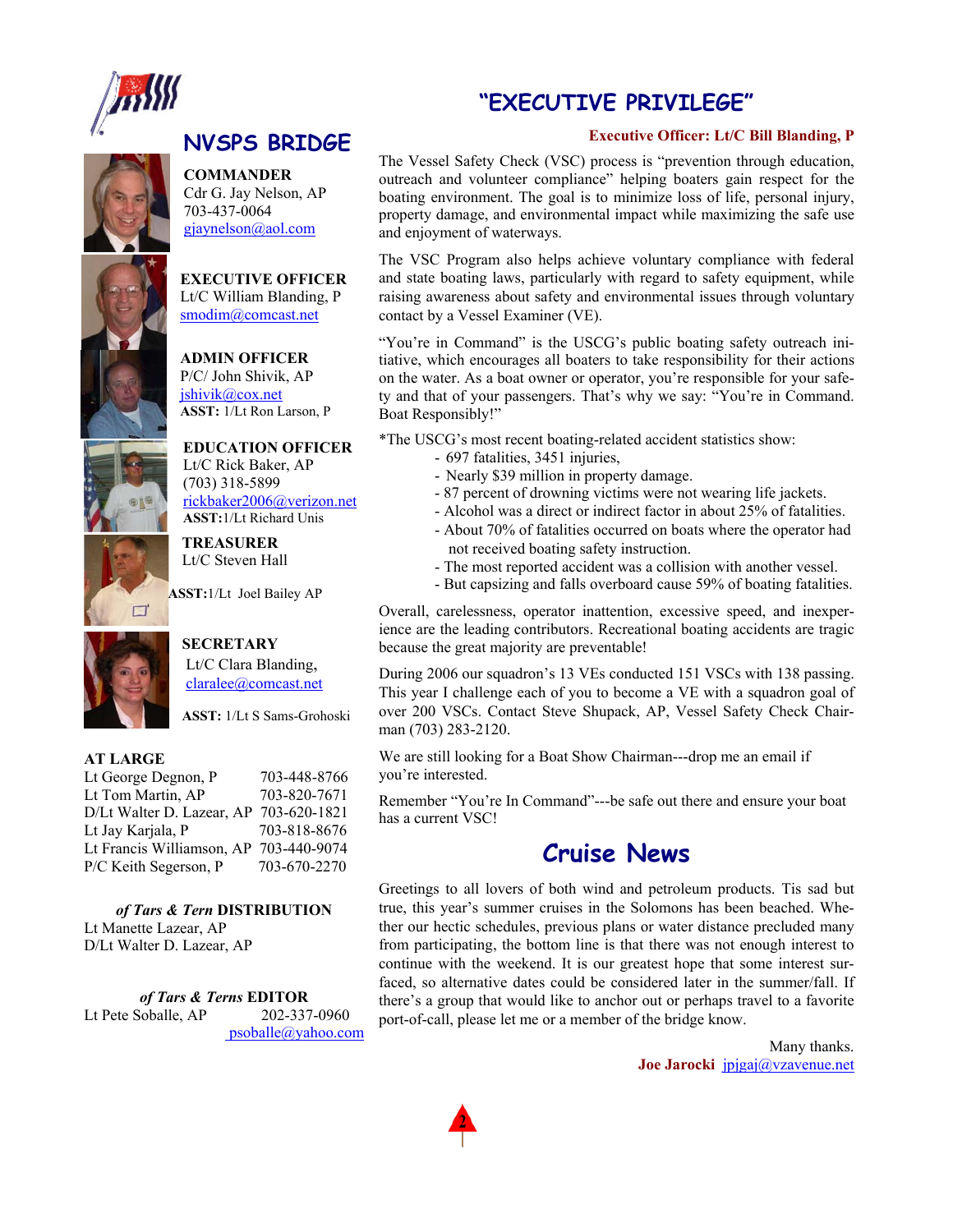

# **Admin Officer's Report P/C John Shivik, AP**

In May I mentioned having fun. The season is in full swing for us to learn and to enjoy. Upcoming events for our Squadron include many challenges that will hone our skills. Need help? More educational classes? Talking with other members really makes a difference. Sure, there are some of us that are new and don't have a clue. What better way than the "Mixer" starting 1900 on 13 June at BoatUS. Let's talk about boating or any other subject! This is the time for us to get together. Getting together means really enjoying our boating community and learning. There is one thing that I always remember as one who ventures on the waters (ocean, bay, rivers, lakes), there is someone who has been there and can offer wisdom to help navigating and enjoying the boating experience. On the other hand, what thoughts do you have that can better fulfill your needs? Please let us know.

The Picnic at FYC 19 May was fantastic. Best attendance ever. Many thanks to all who shared their time, superb culinary expertise, support, and boating knowledge with everyone. One-handed bowline, putting on a PFD and getting wet at the water balloon toss were a lot of fun. But safety was the key during the start of Safe Boating Week. Camaraderie, Fun, learning, sharing – there are opportunities during the next few months to enjoy a Rendezvous. Check it out with Joe Jarocki at jpjgaj@vzavenue.net. It's summer; let's get together (doesn't have to be formal) and have FUN!

So what happened to the "Head in the Clouds" column? It's now intertwined with this article. If you were an avid reader of the column, you know that a good knowledge of weather conditions makes a boating experience safe and enjoyable. There are atmospheric signs that one can observe which will make your sojourn on the waters safer. Back in the 1700's, Mariners realized the impact of various conditions, including observations of wind and sea, on their journeys. Latitude was known, Longitude was a problem, Set and Drift, Dead Reckoning was the rule. With all the advances with GPS and Chartplotters there is a certain amount of complacency. But without knowledge of weather conditions, we place ourselves and those for whom we are responsible, at risk. As Benjamin Franklin once said, "Be Weatherwise and not Otherwise".



*PFD race at the squadron picnic* 



*Power lunch at FYC* 



# **The National Weather Service Wants to Meet YOU**

**27 Jun 1000-1200** the National Weather Service in Wakefield,VA will be holding a Marine User's Meeting for mariners who operate on Chesapeake Bay, the coastal waters off VA, NC, and MD, as well as Currituck Sound. Along with a tour of our office, we'd like to share some information about us and the forecast products we offer for mariners. In return, we hope to obtain feedback from you in order for us to improve on existing products and learn more about your needs.

Please e-mail me, Sonia Mark Flechtner, a meteorologist and Marine Program Leader here in Wakefield.

sonia.mark.flechtner@noaa.gov

Thank you and I hope to hear from you soon!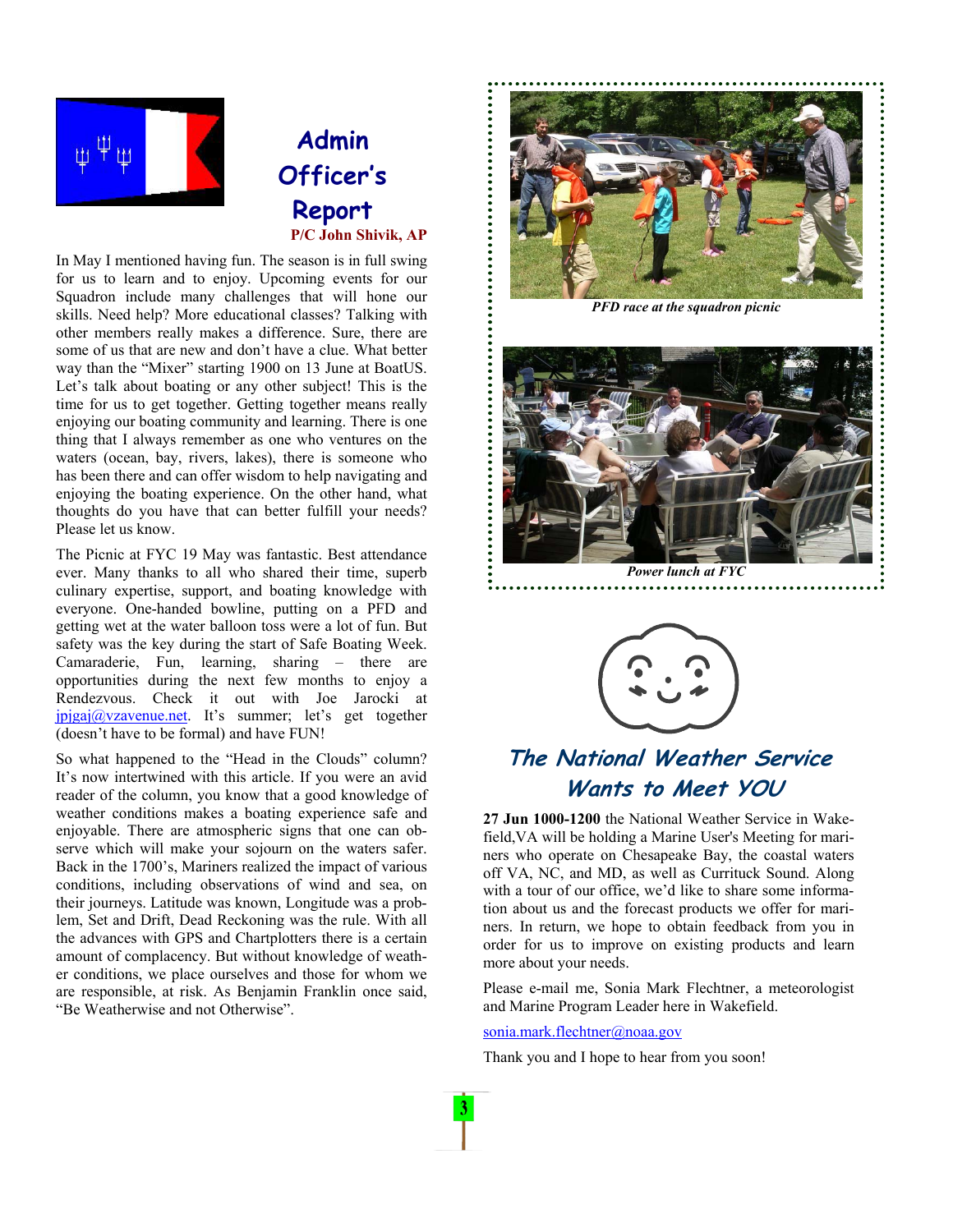

#### **"Chalk Talk" Education Officer Lt/C Rick Baker, AP 703 318-5899** rickbaker2006@verizon.net

The *Seamanship Course* has been slipped until 10 July to allow more registrations to make the class a go. All of our new members since about May of 2006, should be Registering for this, if they've not taken it. This is primarily your first member course in the USPS. You can take Piloting first, but now is the time to take Seamanship. We offer Seamanship to get you on the water now to practice better boat handing, anchoring, planning, and reactions to adverse conditions. Then, during Piloting and Advanced Piloting in the fall and winter, we take you to the next levels of navigation so you can cross the Chesapeake Bay or take an offshore voyage confidently using your chart, compass, and electronic navigation equipment. The redo of the Seamanship course makes it more concise, now 7 weeks instead of 13. The book is better, and the information is up to date. Please register by 5 June, so I can order the right number of books.

**Or**… please contact me if you'd like to teach Seamanship as the primary instructor or as a proctor.

**Course: SEAMANSHIP** (7 sessions, Tuesdays)

**Description:** Learn marlinspike seamanship, boat handling, anchoring and mooring, reaction to adverse conditions, and review the rules of the road. This is the updated Seamanship Course for 2007! It's shorter with less overlap with the boating course. Family members and significant others may share the books for a deep discount.

**Start Date:** 10 JUL 2007 **Time:** 1930-2130 **Location:** GMU Offices, 4031 University Dr, Fairfax. VA 22030 **Register by:** 5 June 2007 so we can order books! At least 15 in-class members registered are required to make this course a GO!

**Instructor:** Volunteer to teach this course!

**Register: rickbaker2006@verizon.net**.

**Out-dated Flares? How to dispose of them…** 



If you live in Fairfax County, remove the caps at both ends and soak the flares in water until they are completely saturated. Then dispose of them in your regular trash. The hazardous waste unit at the county transfer station will **not** accept them.

If you live in another county call your hazardous waste unit for instruction.

### **In Sympathy**

**The squadron extends deepest sympathy to Cathy Sheffield on the death of her husband, Linwood Sheffield, AP, who died on May 16, 2007. Lin and Cathy are long-time active members of the NVSPS family. Together they taught many USPS boating courses. Lin served as Asst Education Officer 2000- 01. They joined squadron cruises aboard TEXAS LADY. Cathy has served the squadron as Secretary, Asst Secretary and worked on several D/5 hospitality suites. We'll miss Lin.** 

### **Sea Scouts**

**1Jun, Atlanta GA**. Sea Scout Ship 1942 has been selected for the "2007 National Flagship" Award for the best Ship in the United States. They're the only unit in the country authorized to affix a fourth star to its flag.

Ship 1942 spent over 50 days on the water during 2006 (20 above national average) and received the Regional Standard Ship award. Ten of them stormed ashore at Camp Olmstead for a week and earned the Venture Outdoor Ranger Award. During their Chesapeake cruise, 23 completed the Venture Kodiak Leadership Course. Three headed off to become Advanced Leadership graduates. All of our youth and adults avail themselves of NVSPS member courses during the winter lay-up.

We sent 6 high school seniors off to college this Fall with scholarships valued at \$648,000. College-age Sea Scouts are majoring in everything from Marine Architecture to Cruise Ship Social Director.

Two of our Ship 486 Girl Scout Mariners earned Gold Awards, and 3 became Eagle Scouts. Ship 1942 added one new Quartermaster, bringing our total to 6 in the last 2 years, and five Venture Silver awards.



*Some of ship 1942 at the national honor bridge, Apr 2007* 

Hundreds of Boy Scouts in various Troops in the National Capital Area Council have benefited by earning Sailing, Motor-boating, Oceanography, and Weather merit badges at the Ship 1942 annual spring weekend known as "Merit Badges Afloat". Other NCAC Scouts have participated in the past dozen years in the Ship 1942 summer 4-day BSA Life Guard training camps held in July.

> **"Don't give up the ship" Tom Ballew, Skipper, ship 1942**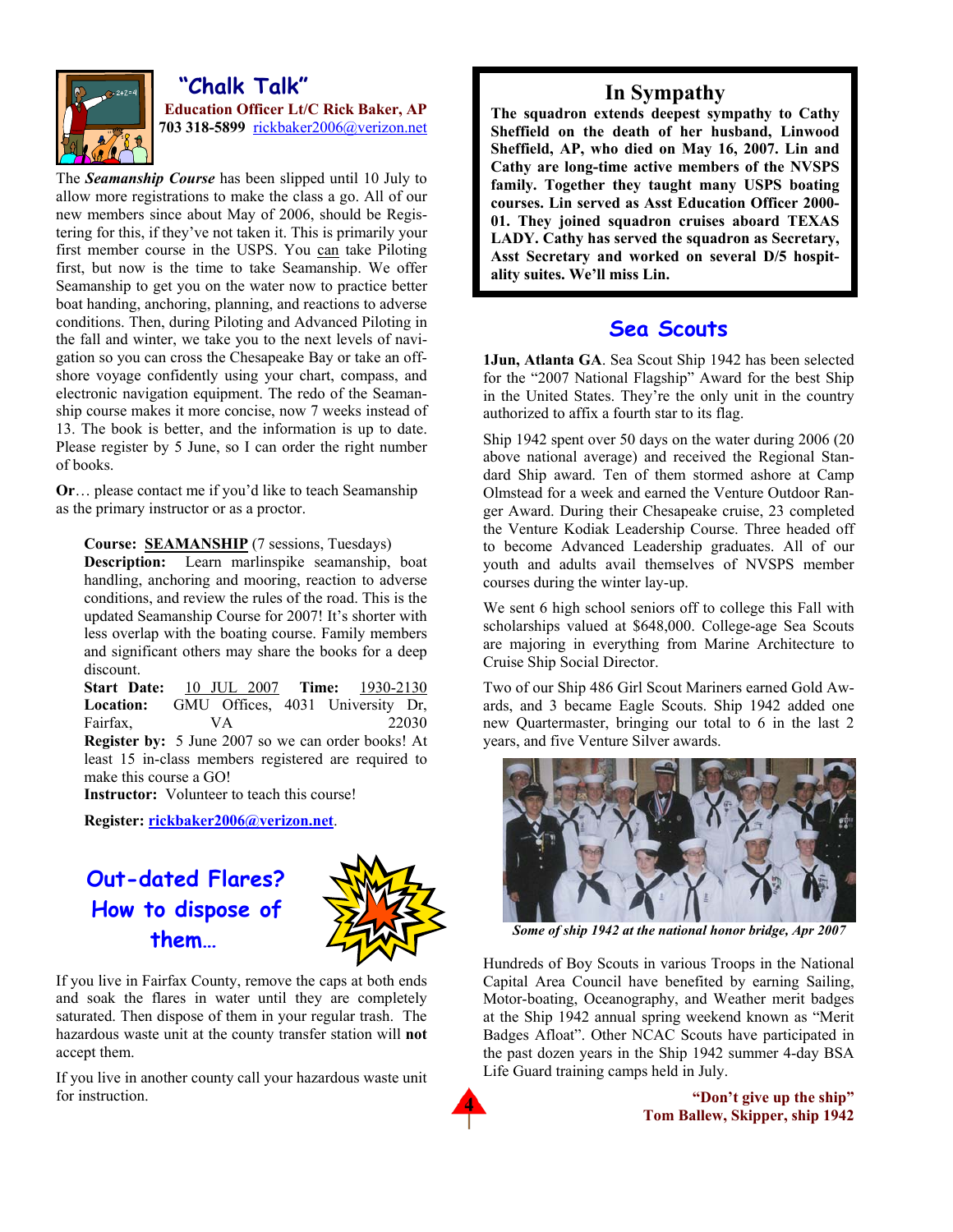# **WALTZING THROUGH THE SAN JUAN ISLANDS: VII**

#### **"So this is Victoria?"**

The passage to Victoria was uneventful and smooth as glass. Jim and I caught Clara and Robin napping on the foredeck as our current-enhanced speed increased to over 10 kts. What a rush! We'd make the 34nm trip in no time.



*Clara and Robin actually had their faces sunburned as we "sped" down Haro Strait towards Victoria* 

Well, almost. As we rounded the east side of Discovery Island we slowed to 2.2 kts for the last 6 nm. As we passed Clover Point, we switched the VHF to the Victoria Harbor channel. Horror raced through my mind as we heard a commercial vessel request, "…and can I get the harbor patrol to lead us in through the congestion and the dragon boat races?" Dragon Boat races, what's a Dragon Boat?! Visions of the harbor being crowded with Dragon Boats, ships, taxis, and seaplanes overwhelmed me. Still certain that this was a bad idea; we eased into the traffic lane and were met by the Harbor Patrol. Clara stepped out and peppered the officer with questions while I concentrated on not being scared by the unknown.

Fear is natural. I'm reminded of a book by Reese Palley, "There Be No Dragons. How to Cross a Big Ocean in a Small Sailboat." It taught me a lot about fear: usually we exaggerate and let our minds run wild. Once you've conquered what you feared, in most cases you'll find it was unfounded. When we rounded the corner to Victoria Harbor it wasn't as menacing as I'd imagined.

The harbor wasn't that crowded, the races were contained in the eastern shore area, and the northwest approach was open. We weaved our way around the perimeter and approached the dock, then started the usual process of determining where our slip was. We worked our way past customs, the seaplane dock, and the entrance to the slips, and were pleasantly surprised with a wide open slip area. We picked a space to lay our starboard (walk around) side to and started lining up to back in. OK, honestly, this was only our third time backing this boat into a slip. But there were no others docked around us and I had the luxury of concentrating on maneuvering SEA WALTZ. She slid right in and we tied her up to the bull rail. Another successful docking and we're in Victoria!



*Victoria Harbour, crowded?* 

Victoria is the capital of British Columbia, called the "City of Gardens." First settled in 1843, it's filled with historic charm. It's home to British Columbia's Legislature and the Empress Hotel, known around the world for its sophisticated (expensive) afternoon tea. Totems stand in tribute to the town's native heritage in Thunderbird Park, parts of Chinatown still thrive, and there are shops and restaurants ranging from pub fare to world-class all within easy walking distance from the docks. Baskets of flowers adorn every street lamp along the waterfront.



*Robin and Jim with a new friend in Victoria* 

We spent two nights in Victoria, tough duty, but someone had to do it! Clara's right, it is a "must see." The gardens, sights, shops, and restaurants were just what we needed to re-acclimate to the land-based world. Victoria was the one place that tempted us to eat on shore, assaulting Dungeness crabs. Each night we were greeted on our dock by two sea otters crunching the crabs they'd harvested from the harbor. By the way, we discovered that a Dragon Boat is a long canoe adorned with a dragonhead on the bow and tail on the stern. Inside sit 20 rowers plying their short oars to the beat of a drummer. This is an annual festival in Victoria and teams come from thousands of miles away. We felt it our duty to join the street party for this event.

Next : **"How Did We End Up In The Adirondacks?"**



 **Lt/Cdr Bill Blanding, P Lt/Cdr Clara Blanding, P**  smodim@comcast.net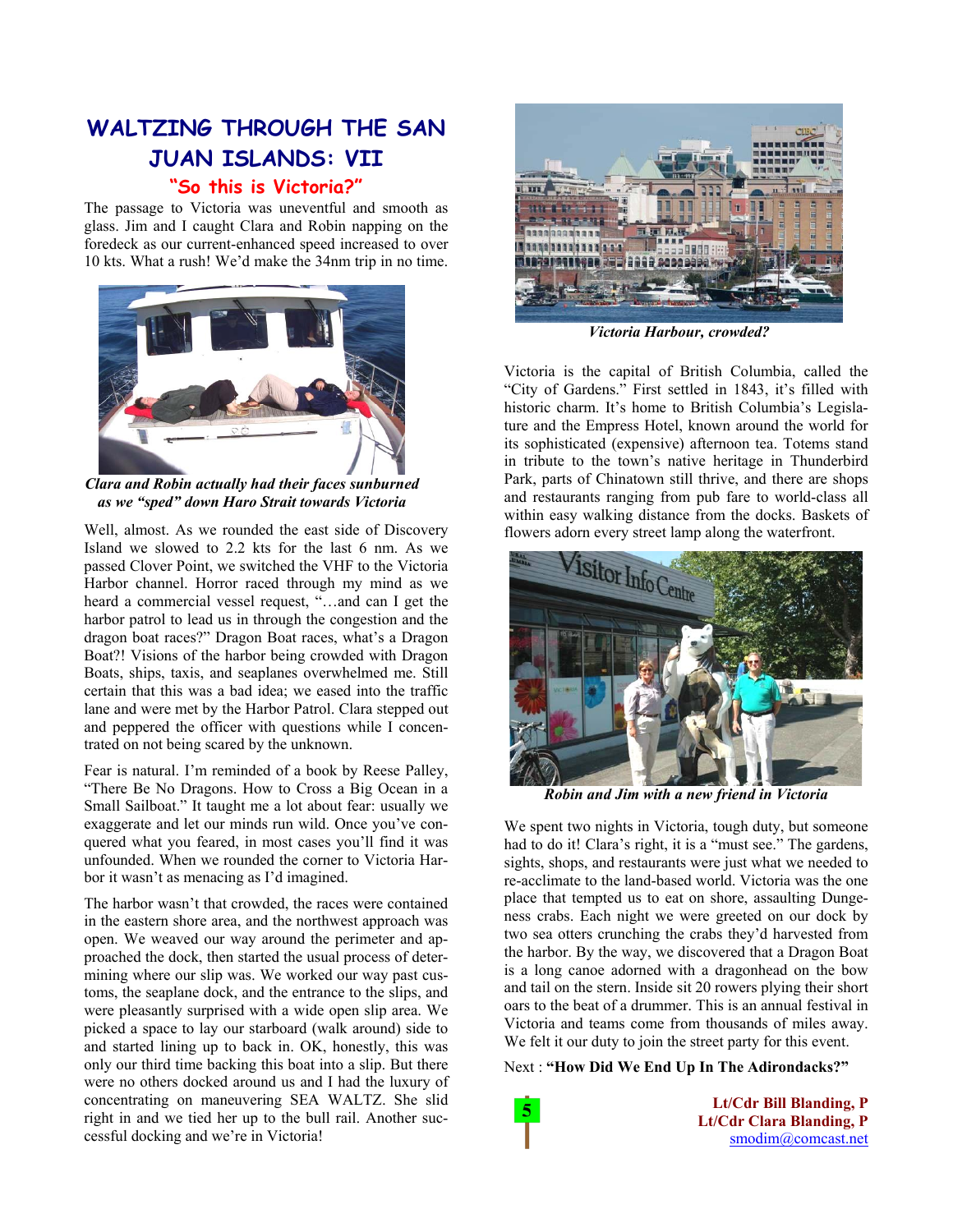# **Squadron Calendar**

| <b>June 2007</b>                                              |                                                                                                                                                                                                             |                                        |  |
|---------------------------------------------------------------|-------------------------------------------------------------------------------------------------------------------------------------------------------------------------------------------------------------|----------------------------------------|--|
| 13<br>Wednesday<br>1900: Social                               | <b>All Hands' Meeting at Boat US</b><br>Member/New Member Mixer Heavy Refreshments: Bill and Clara Blanding<br>1930: Meeting Presentations by Committee and Event Chairs on areas for member participation. | Clara Blanding<br>claralee@comcast.net |  |
| $16 - 17$<br>Sat-Sunday                                       | 26 <sup>th</sup> Alexandria Waterfront Festival<br>Oronoco Bay Park, Alexandria, VA                                                                                                                         | www.waterfrontfestival.org             |  |
| 20<br>Wednesday<br>1900-2100                                  | <b>Excom Meeting GMU Conference Room, Fairfax</b>                                                                                                                                                           | Jay Nelson<br>$g$ jaynelson@aol.com    |  |
| WEAR YOUR NVSPS NAME TAG TO ALL EVENTS AND CLASSROOM SESSIONS |                                                                                                                                                                                                             |                                        |  |

| <b>July 2007</b>                                 |                                                                                                                                                                                                                                                 |                                                                |  |  |  |
|--------------------------------------------------|-------------------------------------------------------------------------------------------------------------------------------------------------------------------------------------------------------------------------------------------------|----------------------------------------------------------------|--|--|--|
| 10<br>Tuesdays<br>1930-2130                      | <b>Seamanship Course</b><br>GMU, Fairfax. Register by 5 June 07. Min 15 needed. \$80.<br>Instructor: TBD. USPS members only.                                                                                                                    | Rick Baker:<br>rickbaker2006@verizon.net<br>703-318-5899       |  |  |  |
| 11<br>Wednesday<br>1900: Social<br>1930: Meeting | All Hands' Meeting at Boat US<br>Refreshments: Joe and Gail Jarocki. Meeting Topic: TBD                                                                                                                                                         | Clara Blanding<br>claralee@comcast.net                         |  |  |  |
| $13-19$<br>Thurs-Thurs                           | <b>D5 Southbound Summer Cruise to D5 Rendezvous</b><br>To Somers Cove Marina in Crisfield, MD. Sponsored by Potomac River<br>Squadron. Details in Mark 5 newsletter or D5 Website                                                               | Potomac River Squadron<br>P/C John Wilmot, JN<br>410-798-5102  |  |  |  |
| $19-22$<br>Thurs- Sunday                         | D5 Summer Council and Rendezvous. Crisfield, MD                                                                                                                                                                                                 | www.uspsd5.org                                                 |  |  |  |
| 25<br>Wednesday<br>1900-2100                     | Excom Meeting GMU Conference Room, Fairfax                                                                                                                                                                                                      | Jay Nelson<br>gjaynelson@aol.com                               |  |  |  |
| 28<br>Saturday                                   | <b>NVSPS Potomac River Rendezvous and Lunch</b><br>Join us by boat or car for a day and/or lunch on the Potomac River                                                                                                                           | Coordinator:<br><b>TBD</b>                                     |  |  |  |
|                                                  | <b>August 2007</b>                                                                                                                                                                                                                              |                                                                |  |  |  |
|                                                  | No monthly All Hands' Meeting or Excom Meeting in August - summer break                                                                                                                                                                         |                                                                |  |  |  |
| <b>September 2007</b>                            |                                                                                                                                                                                                                                                 |                                                                |  |  |  |
| $5 - 9$<br>Thurs - Sun                           | <b>USPS Fall Governing Board Meeting</b><br>Norfolk, VA                                                                                                                                                                                         | See The Ensign or USPS Website                                 |  |  |  |
| $7 - 9$<br>Fri - Sunday                          | <b>40th Annual Maryland Seafood Festival</b><br>The Maryland Seafood Festival features outstanding Chesapeake Bay seafood<br>delicacies and land-based fare, live entertainment, and beach activities.<br>Sandy Point State Park, Annapolis, MD | www.mdseafoodfestival.com<br>410-266-3113                      |  |  |  |
| 10<br>Monday<br>1900-2130                        | <b>Piloting Course</b><br>Location: TBD Registration: NLT 9 Aug 07 Min 10 Required. Instructor: TBD<br>Cost: TBD. 9 Sessions,                                                                                                                   | <b>Rick Baker</b><br>rickbaker2006@verizon.net<br>703-318-5899 |  |  |  |
| 12<br>Wednesday<br>1900 Social<br>1930: Meeting  | <b>All Hands' Meeting at Boat US</b><br>Meeting Topic: TBD. Refreshments: Keith Segerson                                                                                                                                                        | Clara Blanding<br>claralee@comcast.net                         |  |  |  |
| 13<br>Thursday<br>$7 - 9:30$ pm                  | <b>Engine Maintenance Course</b><br>Location: TBD. Instructor: TBD. Cost: TBD<br>14 Sessions, Registration: NLT 12 Aug 07. Min 10 Required                                                                                                      | <b>Rick Baker</b><br>rickbaker2006@verizon.net<br>703-318-5899 |  |  |  |
| $15 - 16$<br>Sat - Sunday                        | <b>NVSPS Finally Fall Cruise</b><br>Chesapeake Bay. Destination: TBD                                                                                                                                                                            | Coordinators:<br><b>TBD</b>                                    |  |  |  |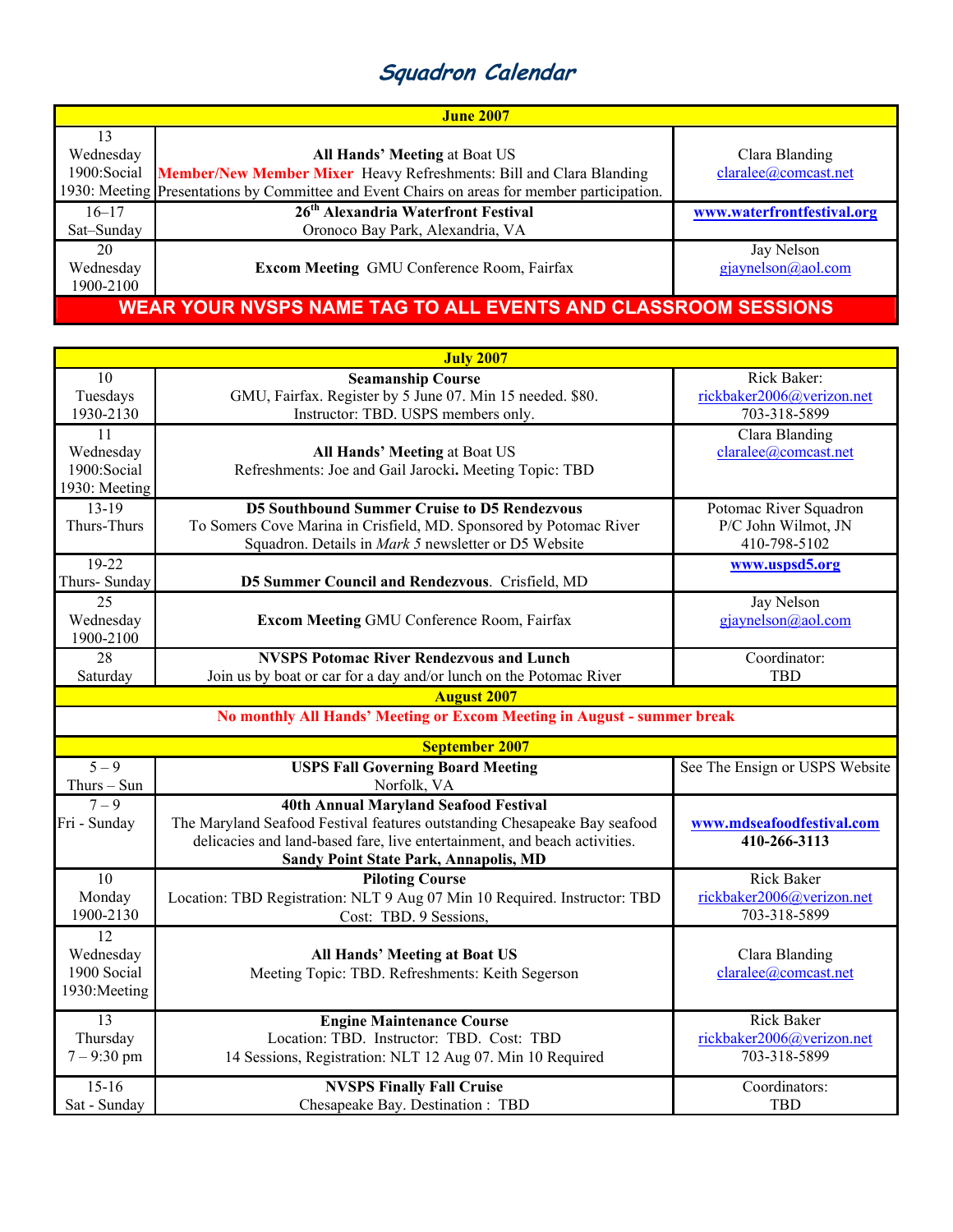| 26                                                       | <b>Excom Meeting</b>                                                      | <b>Jay Nelson</b>    |  |  |  |
|----------------------------------------------------------|---------------------------------------------------------------------------|----------------------|--|--|--|
| Wednesday                                                | GMU Conference Room, Fairfax                                              | gjaynelson@aol.com   |  |  |  |
| $7 - 9:00$ pm                                            |                                                                           |                      |  |  |  |
| <b>TBD</b>                                               | D5 Sail and Rendezvous Regatta.                                           | www.uspsd5.org       |  |  |  |
| <b>TBD</b>                                               | <b>Check the D5 Website for details</b>                                   |                      |  |  |  |
|                                                          | Hosted by the Cambridge Power Squadron                                    |                      |  |  |  |
|                                                          | <b>October 2007</b>                                                       |                      |  |  |  |
| $4 - 8$                                                  | 38 <sup>th</sup> Annapolis Sailboat Show                                  |                      |  |  |  |
| Thurs-Sunday                                             |                                                                           | www.usboat.com       |  |  |  |
| 10                                                       | All Hands" Meeting and Octoberfest Pot Luck Dinner                        |                      |  |  |  |
| Wednesday                                                | <b>Meeting Room at GMU, Fairfax</b>                                       | John Shivik          |  |  |  |
| 1900: Social                                             |                                                                           | jshivik@cox.net      |  |  |  |
| 1930: Mtg                                                | Combination meeting and Pot Luck Dinner. Watch oT&T for details.          |                      |  |  |  |
| $11 - 14$                                                | 36 <sup>th</sup> Annapolis Powerboat Show                                 |                      |  |  |  |
| Thurs - Sun                                              |                                                                           | www.usboat.com       |  |  |  |
| $19-21$                                                  | <b>NVSPS Tilghman Day Cruise</b>                                          | Coordinators: TBD    |  |  |  |
| Fri-Sunday                                               | Tilghman on Chesapeake Marina                                             | www.tilghmanmd.com   |  |  |  |
|                                                          | Join the fun at Tilghman Island Day!                                      |                      |  |  |  |
| 24                                                       | <b>Excom Meeting</b>                                                      | Jay Nelson           |  |  |  |
| <b>Wed 1900</b>                                          | GMU Conference Room, Fairfax                                              | gjaynelson@aol.com   |  |  |  |
|                                                          | <b>November 2007</b>                                                      |                      |  |  |  |
| $2-4$                                                    | D/5 Fall Education Conference. See Mark 5 Newsletter                      |                      |  |  |  |
| Fri-Sunday                                               |                                                                           |                      |  |  |  |
| 14                                                       | All Hands' Meeting at Boat US                                             | Clara Blanding       |  |  |  |
| Wednesday                                                | Refreshments: Evelyn and Gale Alls                                        | claralee@comcast.net |  |  |  |
| 1900 Social                                              |                                                                           |                      |  |  |  |
| 1930 Meeting                                             | Meeting Topic: Guest Speaker: TBD                                         |                      |  |  |  |
| 28                                                       |                                                                           | Jay Nelson           |  |  |  |
| Wednesday                                                | <b>Excom Meeting</b>                                                      | gjaynelson@aol.com   |  |  |  |
| 1900                                                     | GMU Conference Room, Fairfax                                              |                      |  |  |  |
| December 2007                                            |                                                                           |                      |  |  |  |
| $\mathbf{1}$                                             | Alexandria Holiday Lighted Boat Parade                                    |                      |  |  |  |
| Saturday                                                 | Join us aboard P/C Keith Segerson's boat and in the lighted parade on the | Keith Segerson       |  |  |  |
|                                                          | Potomac. Come early to decorate his boat! Warm boating attire             | segerson@gmu.edu     |  |  |  |
|                                                          |                                                                           |                      |  |  |  |
| $\overline{8}$                                           | <b>Squadron Holiday Get Together</b>                                      |                      |  |  |  |
| Saturday                                                 | Location:TBD                                                              | John Shivik          |  |  |  |
|                                                          | Join your fellow squadron members in welcoming in the holidays.           | jshivik@cox.net      |  |  |  |
| No monthly meeting scheduled for December - winter break |                                                                           |                      |  |  |  |
| No December Executive Committee meeting, winter break    |                                                                           |                      |  |  |  |

### **WEAR YOUR NVSPS NAME TAG TO ALL EVENTS AND CLASSROOM SESSIONS**